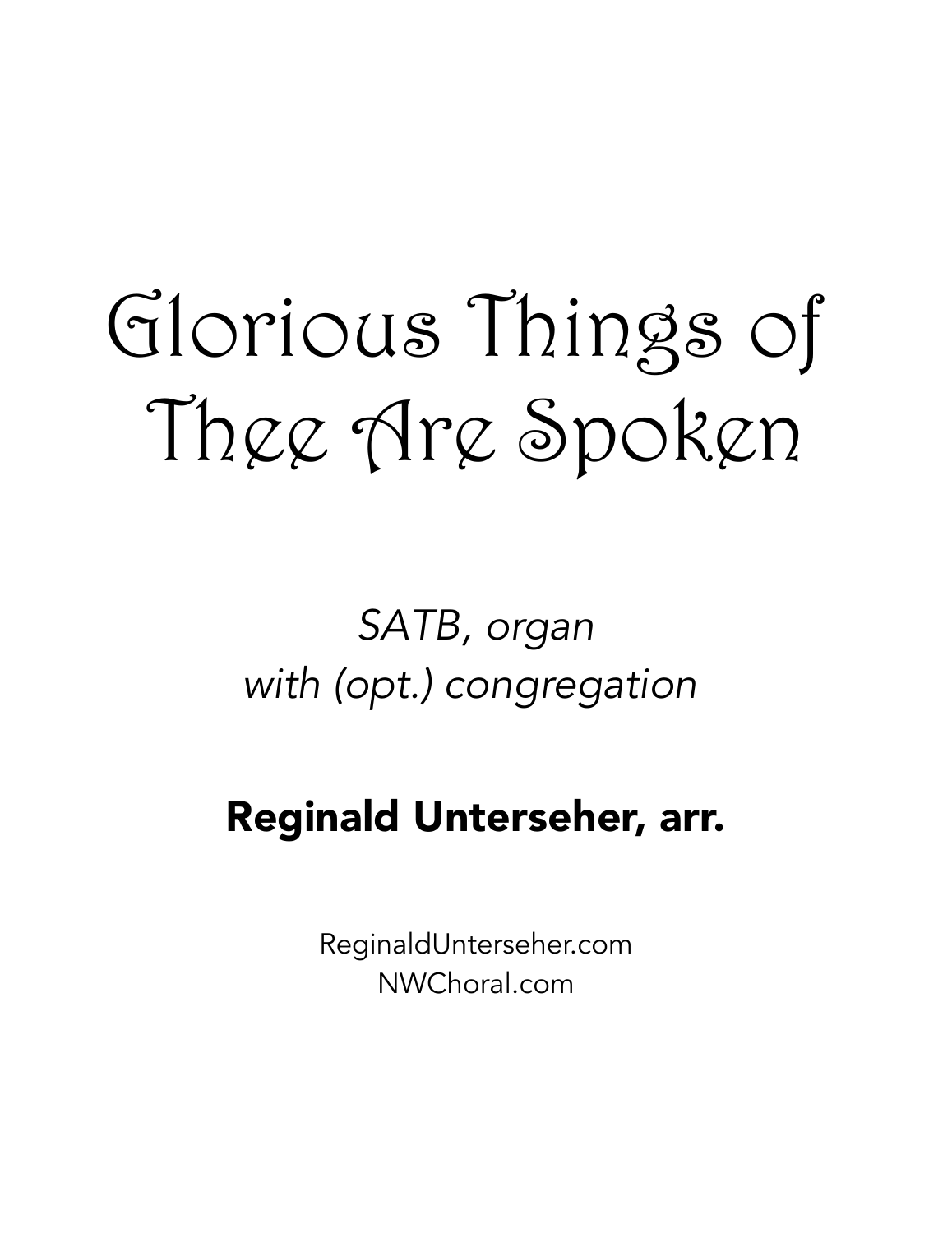words: John Newton (1725-1807)

#### 1.

Glorious things of thee are spoken, Zion, city of our God; he whose word cannot be broken formed thee for his own abode; on the Rock of Ages founded, what can shake thy sure repose? With salvation's walls surrounded, thou may'st smile at all thy foes.

#### 2.

See! the streams of living waters, springing from eternal love, well supply thy sons and daughters and all fear of want remove. Who can faint, when such a river ever flows their thirst assuage? Grace which, like the Lord, the giver, never fails from age to age.

#### 3.

Round each habitation hovering, see the cloud and fire appear, for a glory and a covering, showing that the Lord is near. From their baner thus deriving light by night and shade by day; Safe, they feed upon the manna which he gives them when they pray.

#### 4.

Blest inhabitants of Zion, washed in the redeemer's blood! Jesus, whom their souls rely on, makes them kings and priests to God. 'Tis his love his people raises over self to reign as kings: and as priests, his solemn praises each for a thank-offering brings.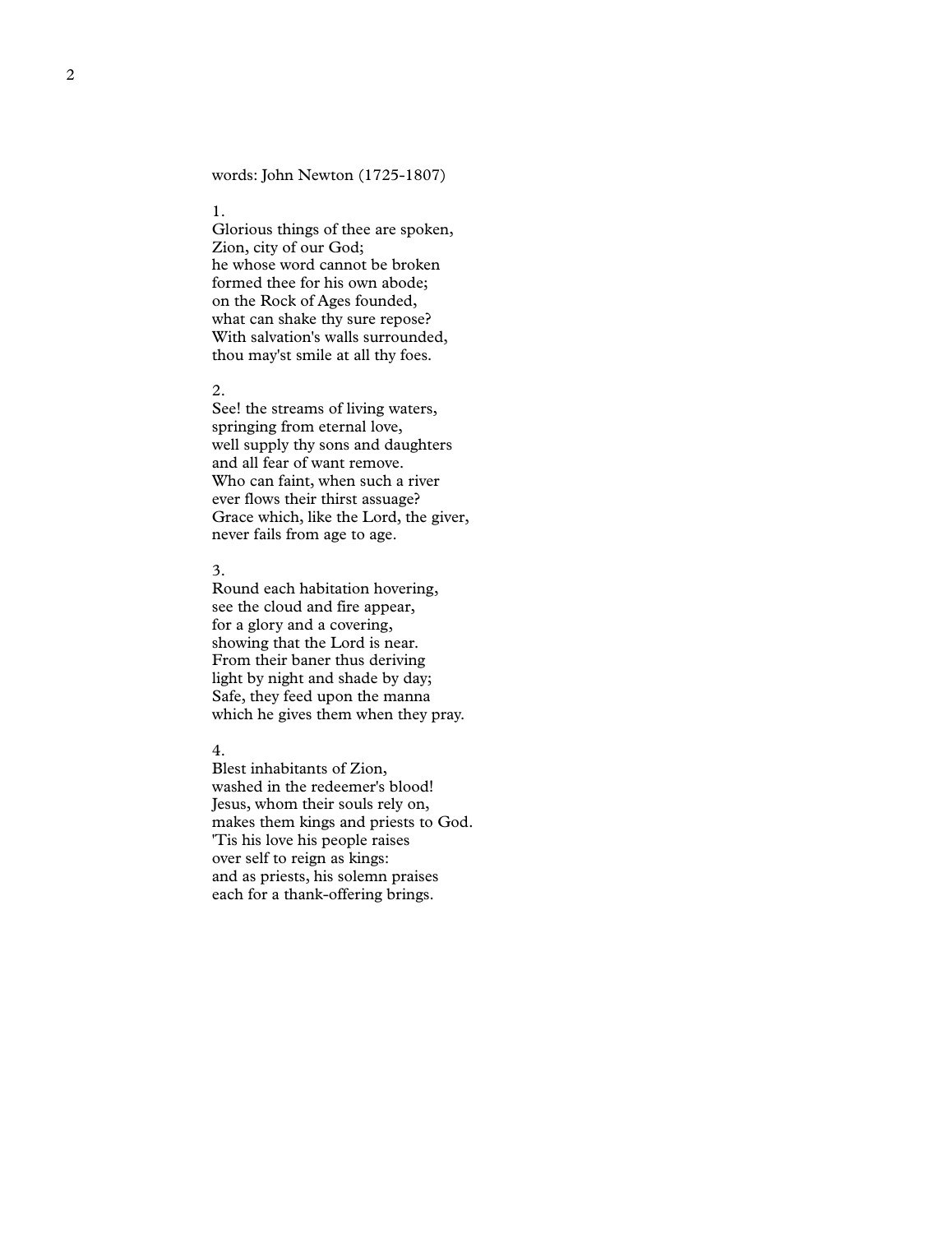### Glorious Things of Thee Are Spoken

SATB, organ, optional congregation

words: John Newton (1725-1807) tune: AUSTRIA, Franz Joseph Haydn (1732-1809) Reginald Unterseher, *arr*. June, 2013







© Reginald Unterseher, LLC, 2013 www.reginaldunterseher.com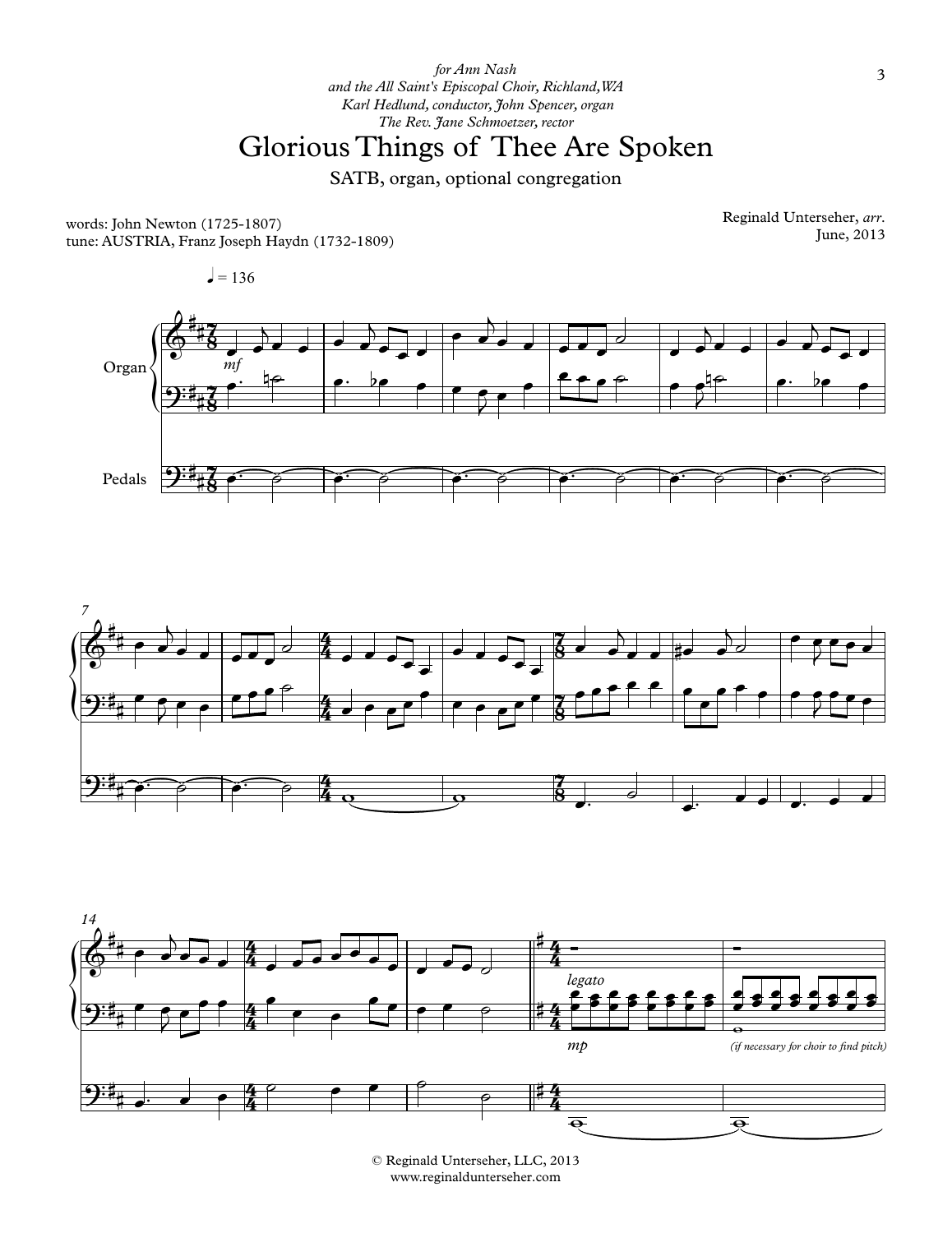

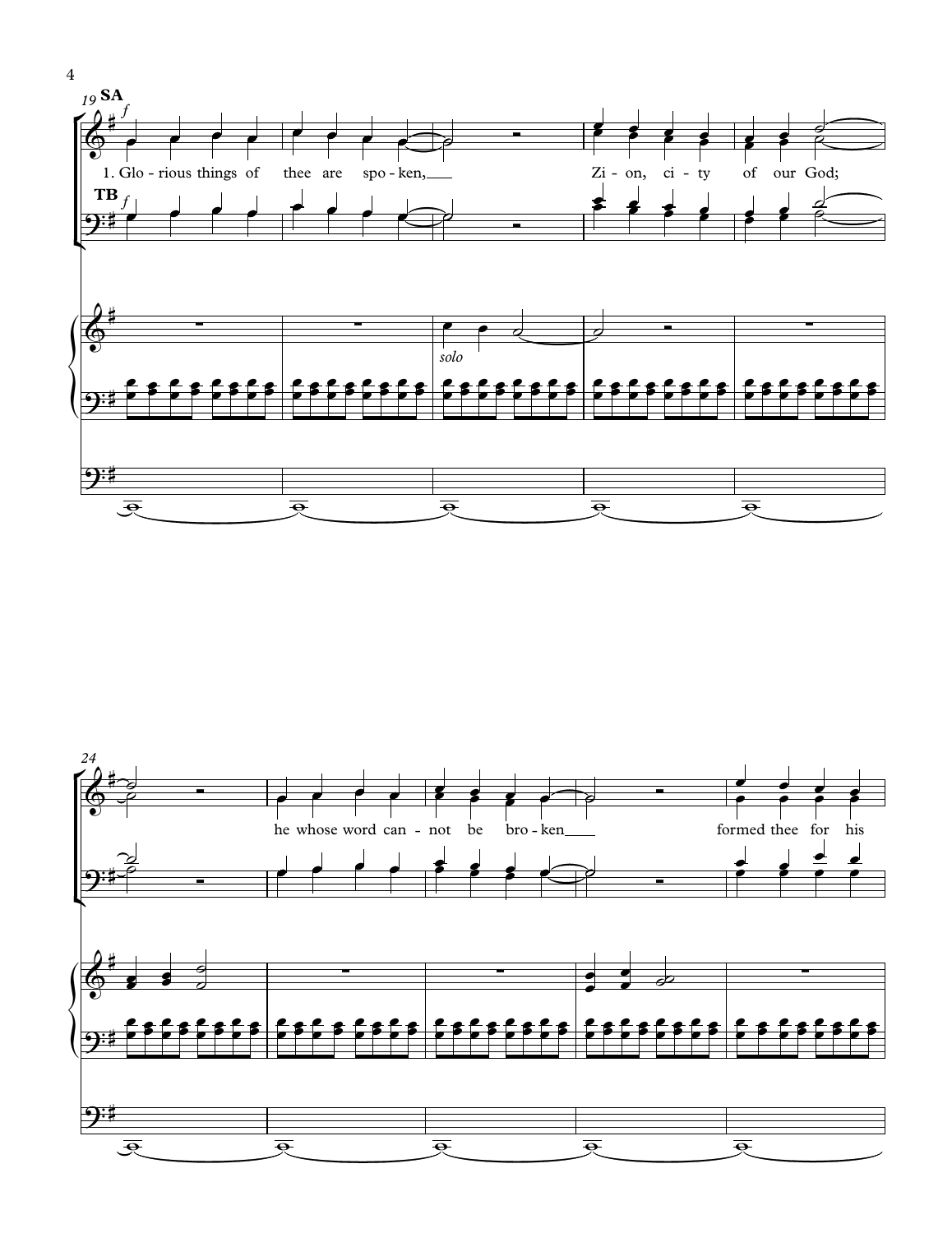

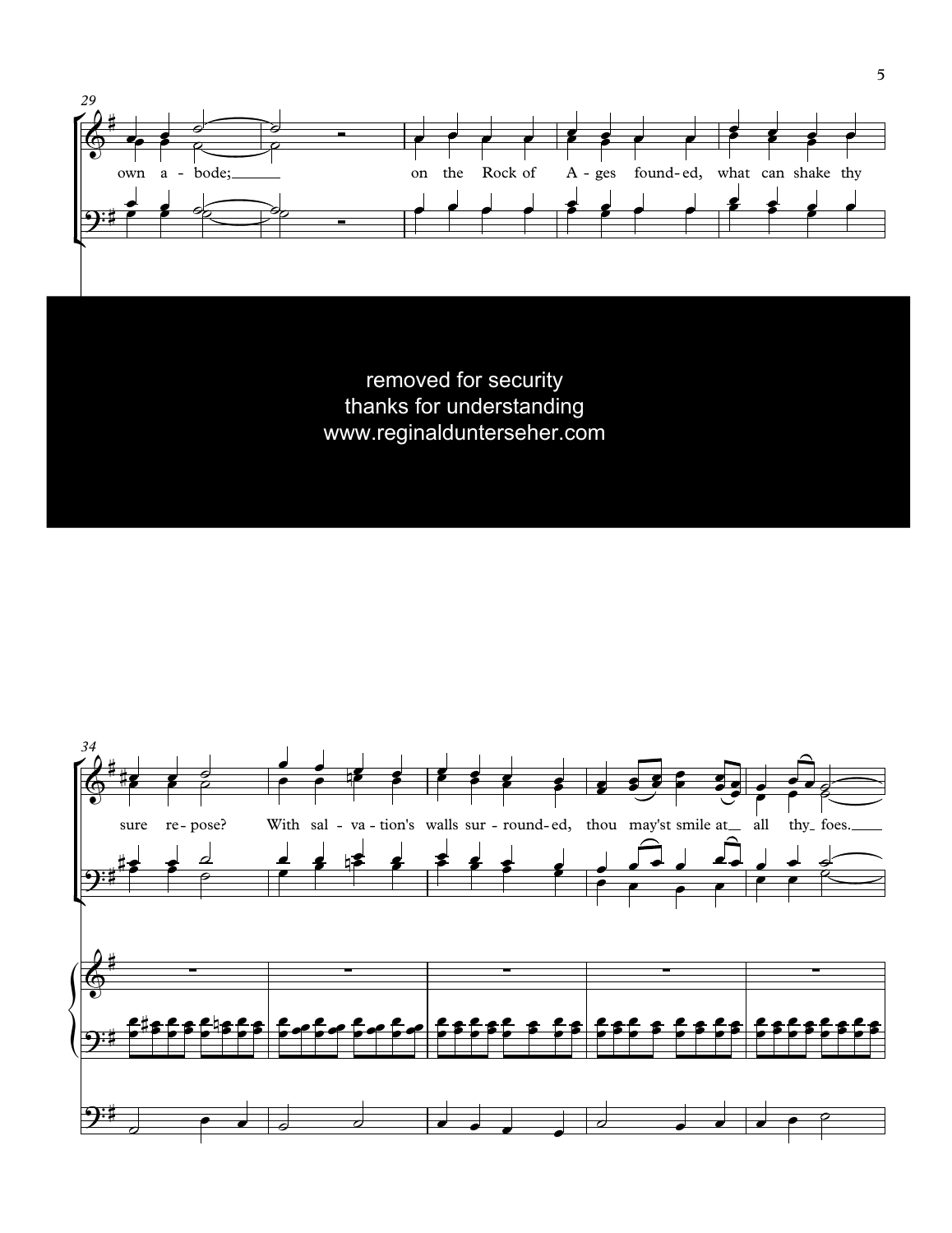



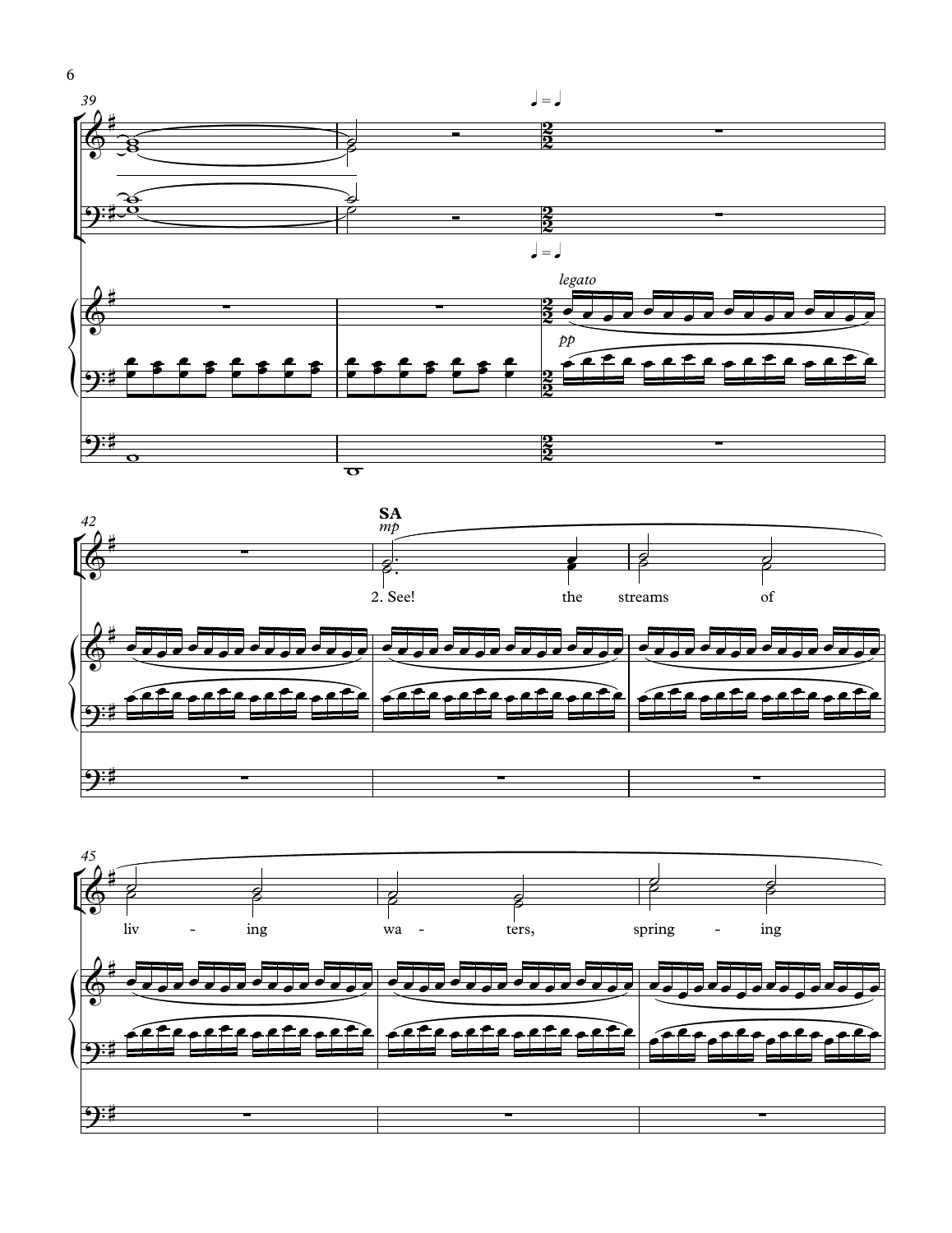



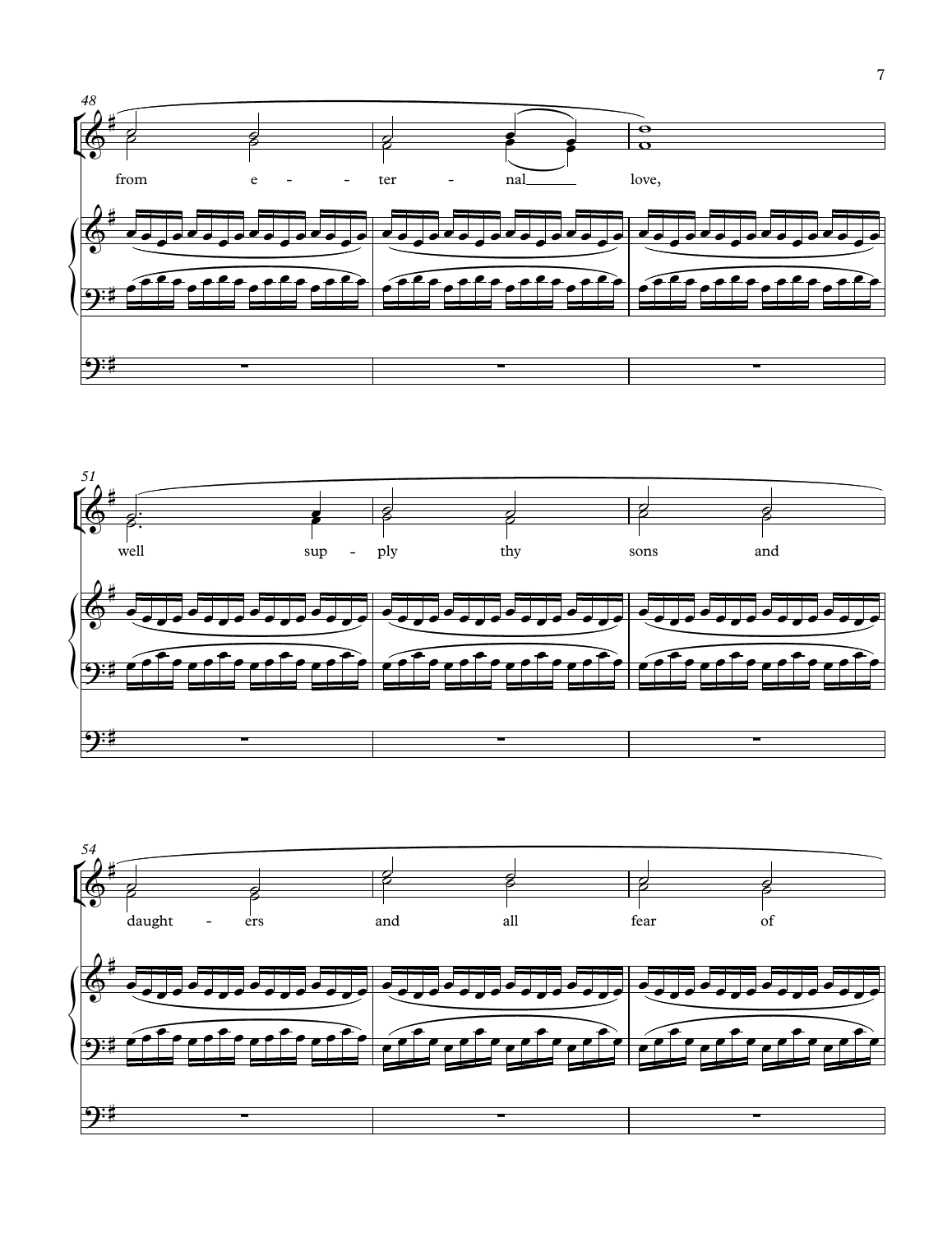





8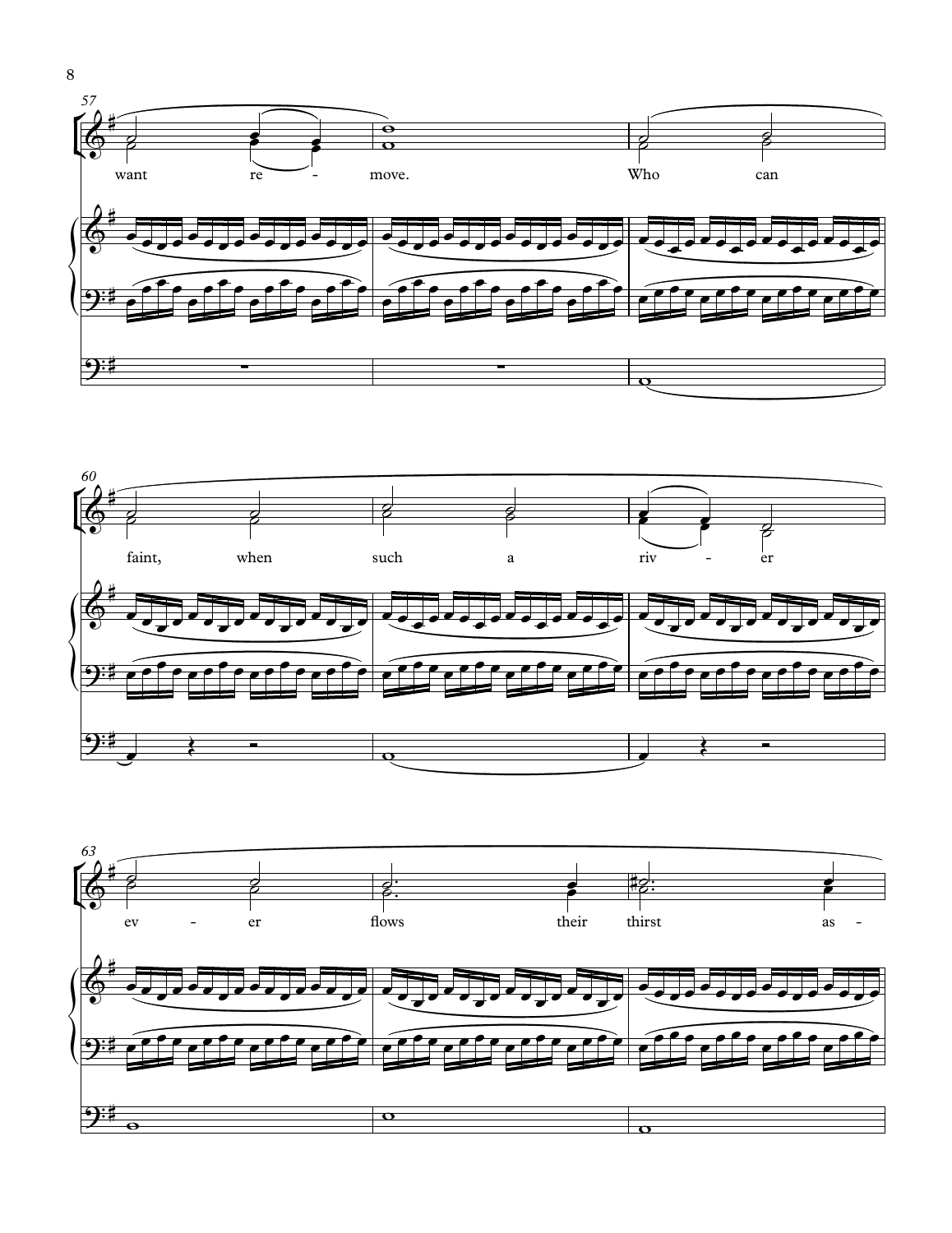



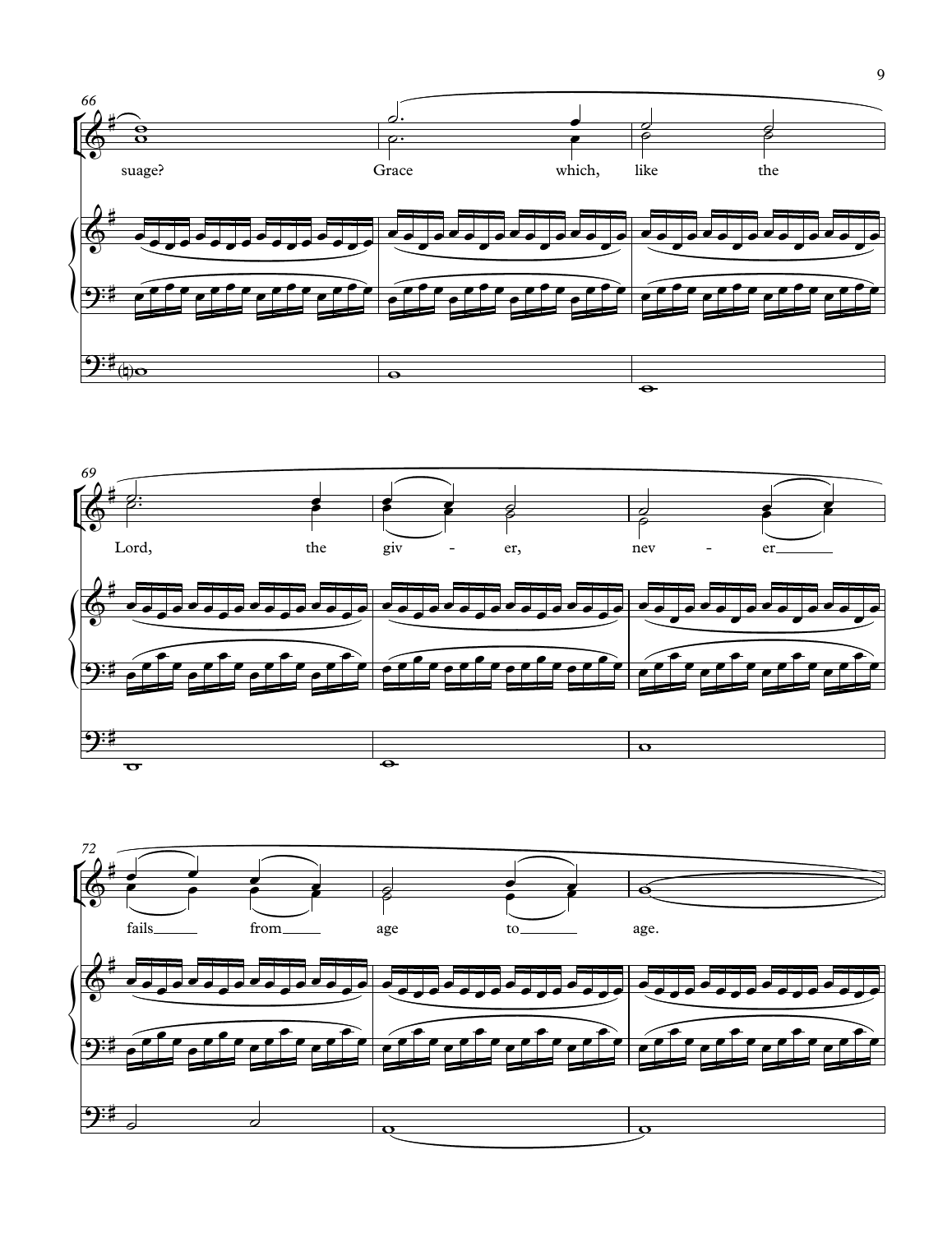



 $10\,$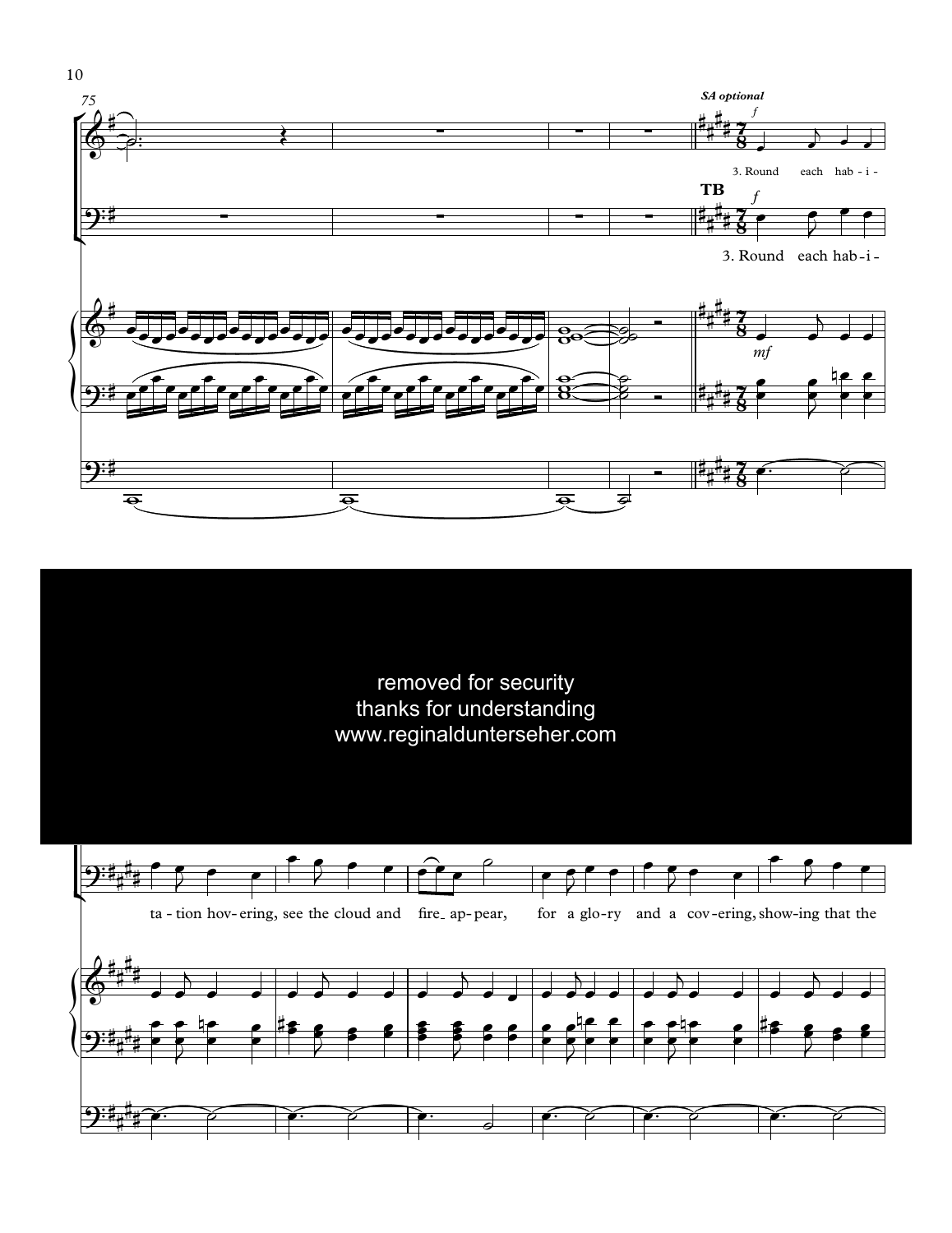

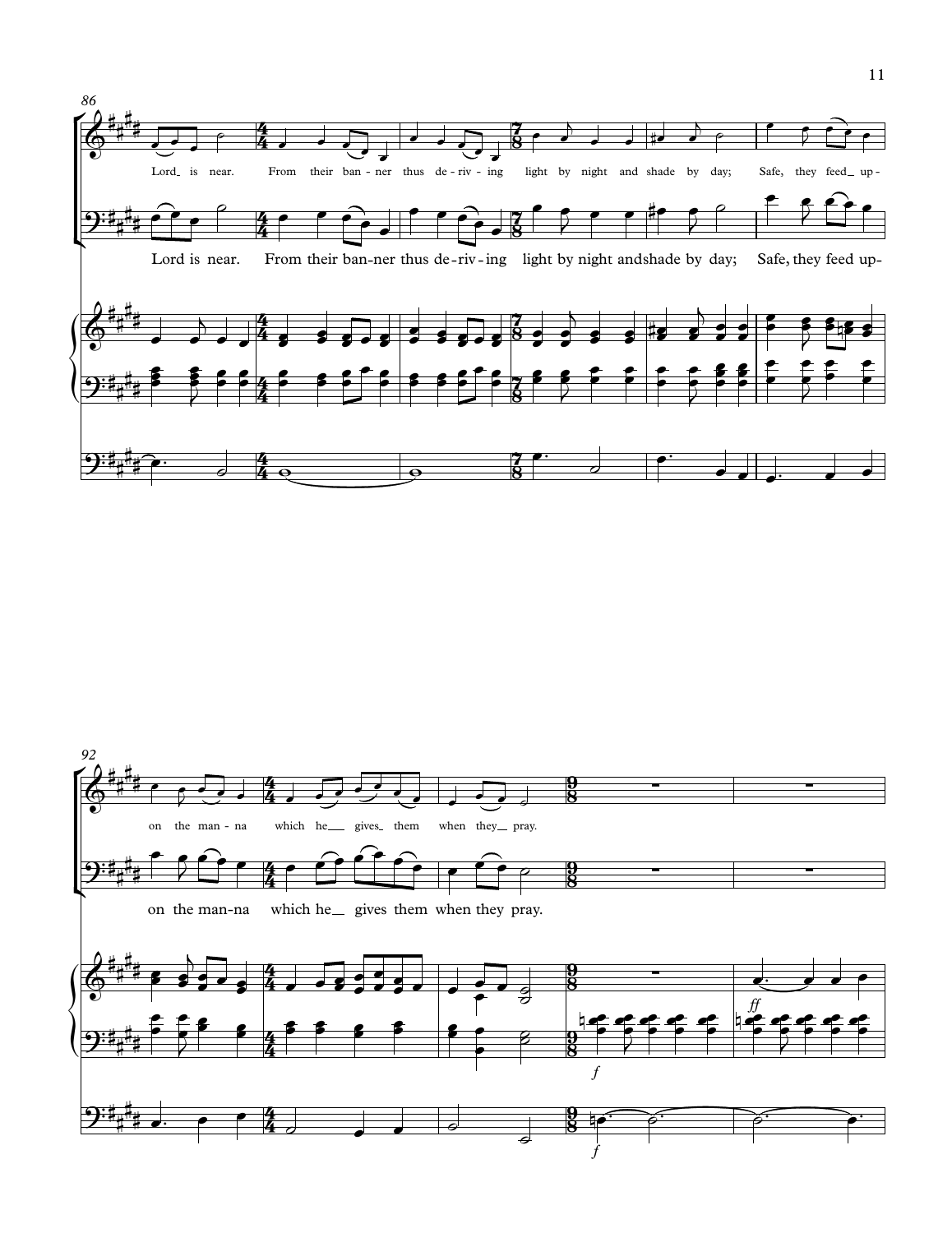

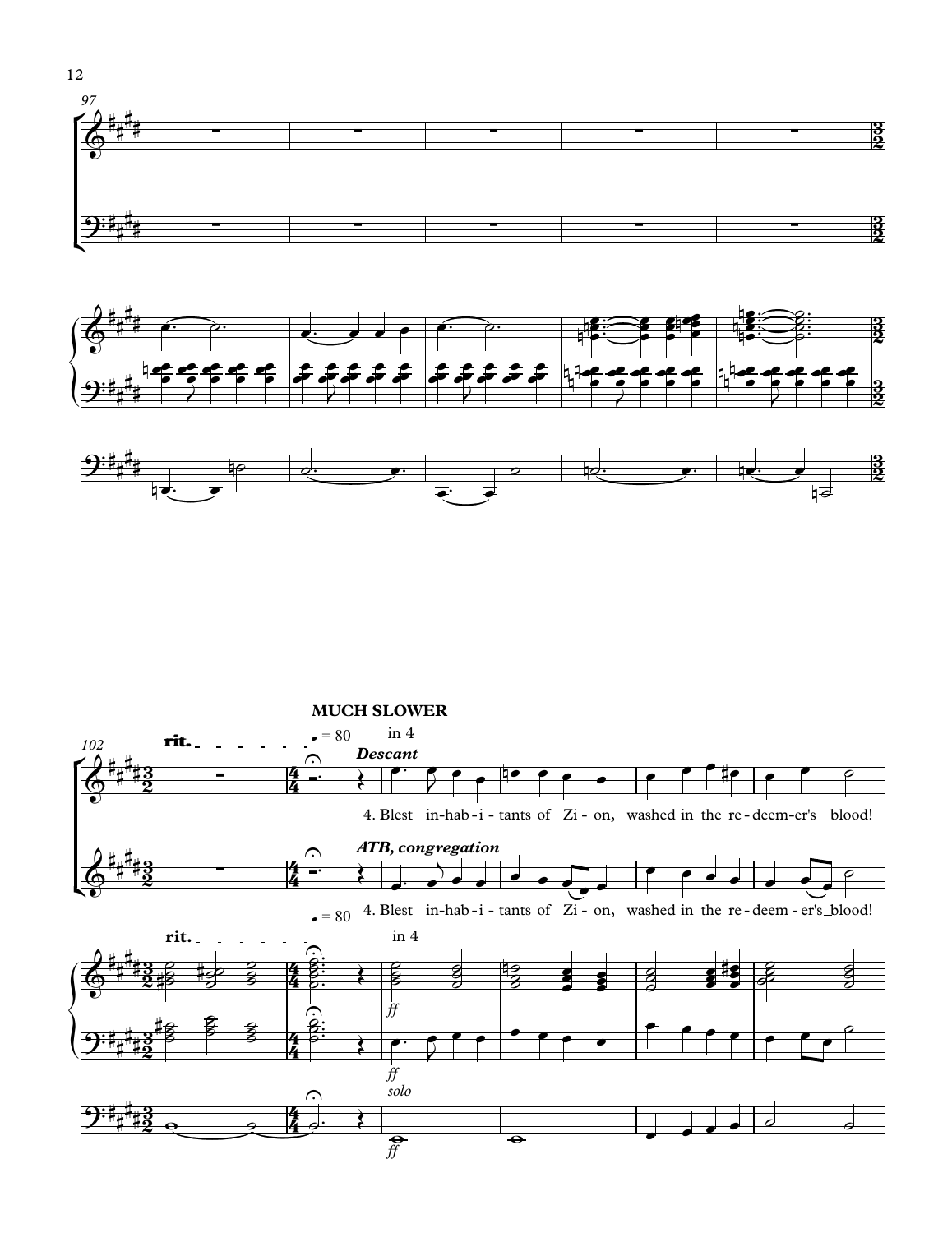